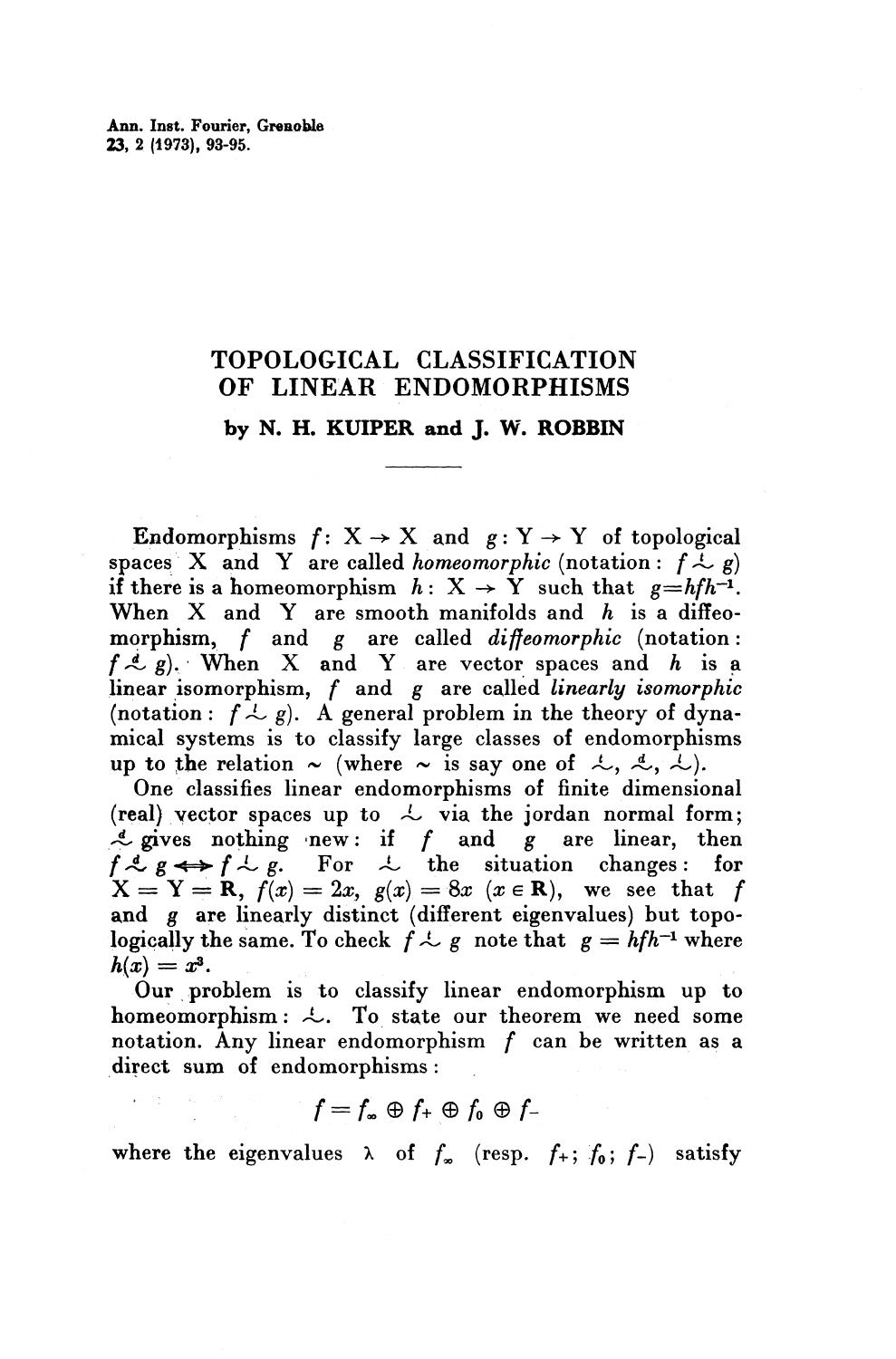$\lambda=0$  (resp.  $0<|\lambda|<1$ ;  $|\lambda|=$  |;  $1<|\lambda|$ ). If f is an endomorphism denote by dim *(f)* the dimension of the domain  $($  = target) of  $f$ ; thus

$$
\dim(f) = \dim(f_{*}) + \dim(f_{+}) + \dim(f_{0}) + \dim(f_{-}).
$$

dim  $(f) = \dim(f_{\infty}) + \dim(f_{+}) + \dim(f_{0}) + \dim(f_{-}).$ <br>When f is an automorphism, or  $(f)$  denotes the sign of the determinant of *f.*

*Conjecture,*— Let *f* and *g* be linear endomorphisms of **R**<sup>n</sup>. Then  $f \stackrel{.}{\sim} g$  if and only if  $f_{\infty} \stackrel{.}{\sim} g_{\infty}$ , dim  $(f_{+}) = \dim (g_{+}),$ or  $(f_{+}) =$  or  $(g_{+}), f_{0} \mathcal{L} g_{0},$ 

dim 
$$
(f_{-})
$$
 = dim  $(g_{-})$  or  $(f_{-})$  = or  $(g_{-})$ .

As a special case consider the situation when *f* and*<sup>g</sup>* have finite order (some positive power is the identity). Then all eigenvalues are roots of unity so  $f = f_0$  and  $g = g_0$ . all eigenvalues are roots of unity so  $f = f_0$  and  $g = g_0$ .<br>Thus:

*Special case. —* If *f* and *g* are linear automorphisms of  $R^{n}$  of finite order, then  $f \stackrel{\perp}{\sim} g$  if and only of  $f \stackrel{\perp}{\sim} g$ .

Fortunately, the special case is very difficult. It is easily seen to be equivalent to :

*Special case reformulated.* — If  $f$ ,  $g \in 0(n + 1, R)$  have finite order, then  $f|S^n \sim g|S^n$  if and only if  $f \sim g$ . finite order, then  $f|S^n \nightharpoonup g|S^n$  if and only if  $f \nightharpoonup g$ .<br>This last assertion is known to be true when the action of *f* 

on S" is free (Attiyah-Bott-Lefschetz Theorem as modified by Wall). A theorem of the Rham asserts that for  $f, g \in 0(n+1, 1)$ R) one has  $f|S^n \stackrel{d}{\sim} g|S^n$  if and only if  $f \stackrel{f}{\sim} g$ . The proof uses a kind of Whitehead-Reidemeister torsion; this is easily seen to be a differentiable invariant; if it is a topological invariant, our special case is true. Finally, Sullivan claims that our special case is true when the order is a prime power. These three cases suggest strongly that the special case always obtains.

We prove that the special case implies the conjecture and that the conjecture holds when no eigenvalue  $\lambda$  of the linear maps involved is a root of unity except possibly  $\lambda = \pm 1$ ,  $\pm i$  or  $\sqrt[3]{-1}$ . 的复数人名英格兰  $\mathcal{A}_{\mathbf{q}}$  ,  $\mathcal{A}_{\mathbf{q}}$